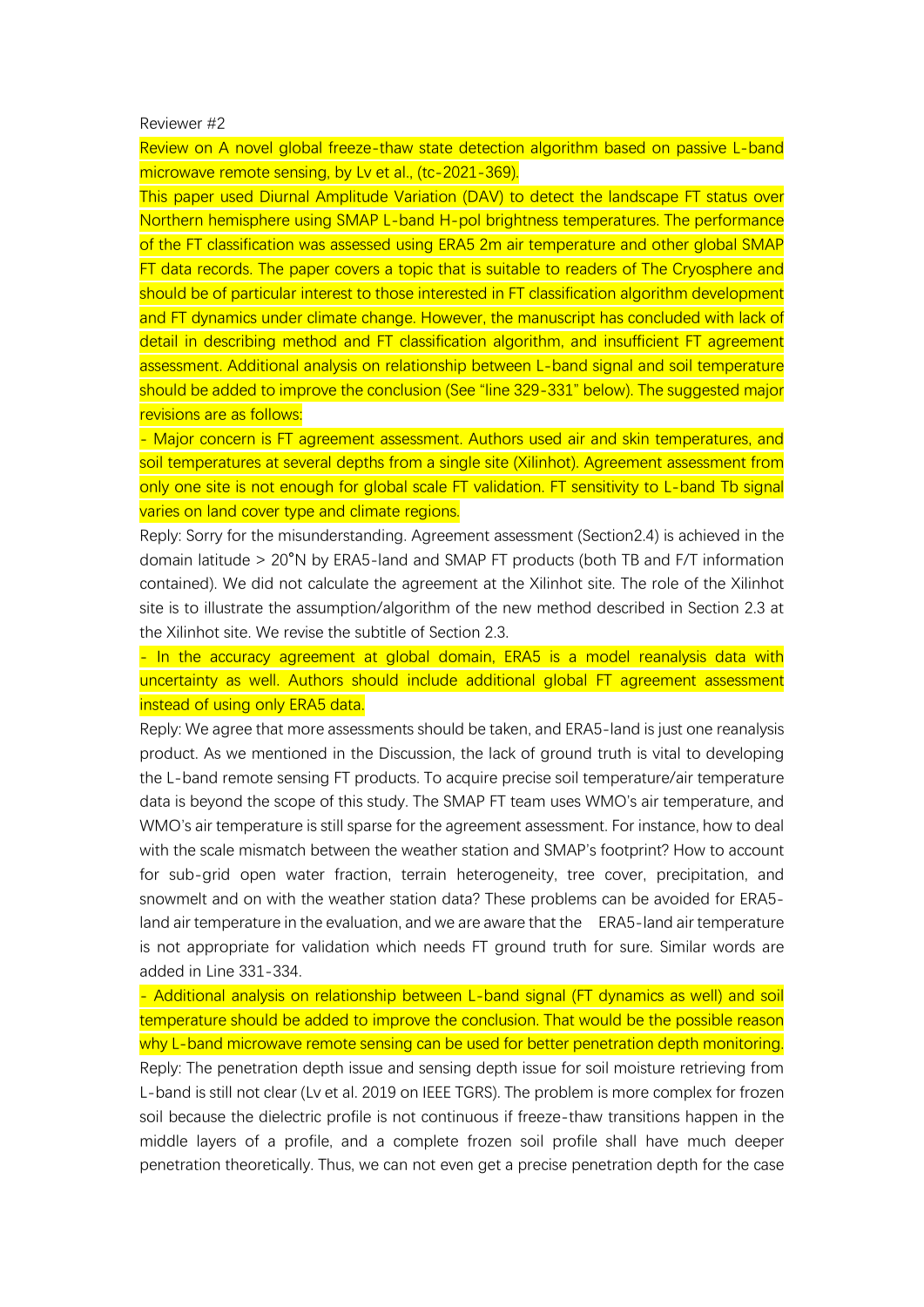of a freeze-thaw transition. By using the air temperature, we avoid this complicated situation. Otherwise, to select which layer and according to what standard in comparison with the SMAP FT products would be vulnerable. In this study, we use the same method as the SMAP handbook, which is considered as the state-of-art in this topic, to get the agreement.

- Although this study provided better overall FT classification accuracy, it is not clear that what factors (or which land cover type?) contribute to improve FT classification accuracy or degrade. Other landscape factors affect FT classification accuracy. The factors include sub-grid open water fraction, terrain heterogeneity, tree cover, precipitation and snowmelt and on. To improve the quality of the paper, additional analysis and discussion on this should be required.

Reply: Thank you for your suggestion. We admit the method is not perfect, but seeing from the result, the agreement (Figure 9) with air temperature and SMAP FT products doesn't rely on the sub-grid open water fraction, tree cover, precipitation, and snowmelt much. The terrain is a major factor for sure because we can see Tibet and Rocky mountains in Figure 9. However, even without considering so many factors, the new algorithm shows comparable agreement with SMAP's FT products. We can not say the new algorithm is better, but that's already inspiring。

In SMAP-FT products, sub-grid open water fraction, terrain heterogeneity, tree cover, precipitation, and snowmelt are not fully discussed yet. The assessment for SMAP FT products is restricted with core site soil temperature and WMO weather station. We are trying to contact the SMAP FT team to get their ground data for considering the landscape, and we believe this will improve the new algorism in the future.

Additional edits are noted below:

Line 66: Are the limitations not clearly described? Authors should include what the limitations are in more details.

Reply: the sentence is revised.

Line 72-74: This is not clear to me. Author should clarify it.

Reply: the sentence is clarified by Eq. 8. But it should not be mentioned in here. So I deleted it from the text.

Line 87: Authors should justify why you used 36km instead of 9km brightness temperature (Tb) data records. Indeed, SMAP data are provided at both 36-km and 9-km spatial resolution. The 9-km spatial resolution is closer to 0.1 degree ERA5.

Reply: As noted on https://nsidc.org/data/SPL3FTP\_E/versions/3 "is derived from SMAP enhanced Level-1C brightness temperatures (SPL1CTB\_E)." For SPL1CTB\_E, Backus-Gilbert optimal interpolation techniques are used to extract enhanced information from SMAP antenna temperatures before they are converted to brightness temperatures. The authors are not familiar with Backus-Gilbert optimal interpolation techniques, and the interpolation will certainly reshape the original DAV signal. Thus, we prefer the raw 36km F/T products.

Line 89: This study used older version of SMAP data.

Reply: We use data downloaded from [https://nsidc.org/data/SPL3FTP/versions/3.](https://nsidc.org/data/SPL3FTP/versions/3) This is the most recent version of these data. The TB data is stored in the same file as the FT products. Line 92, 98: ERA5 data provide hourly. What time did authors use for agreement assessment? Is it 6PM or 6AM? Authors should include data source (e.g., web link).

Reply: "According to longitude, the hourly data are interpolated to 6 am and 6 pm local time." is added in Line 97. This is the same method we used in Lv et al. 2016 RSE. The data source is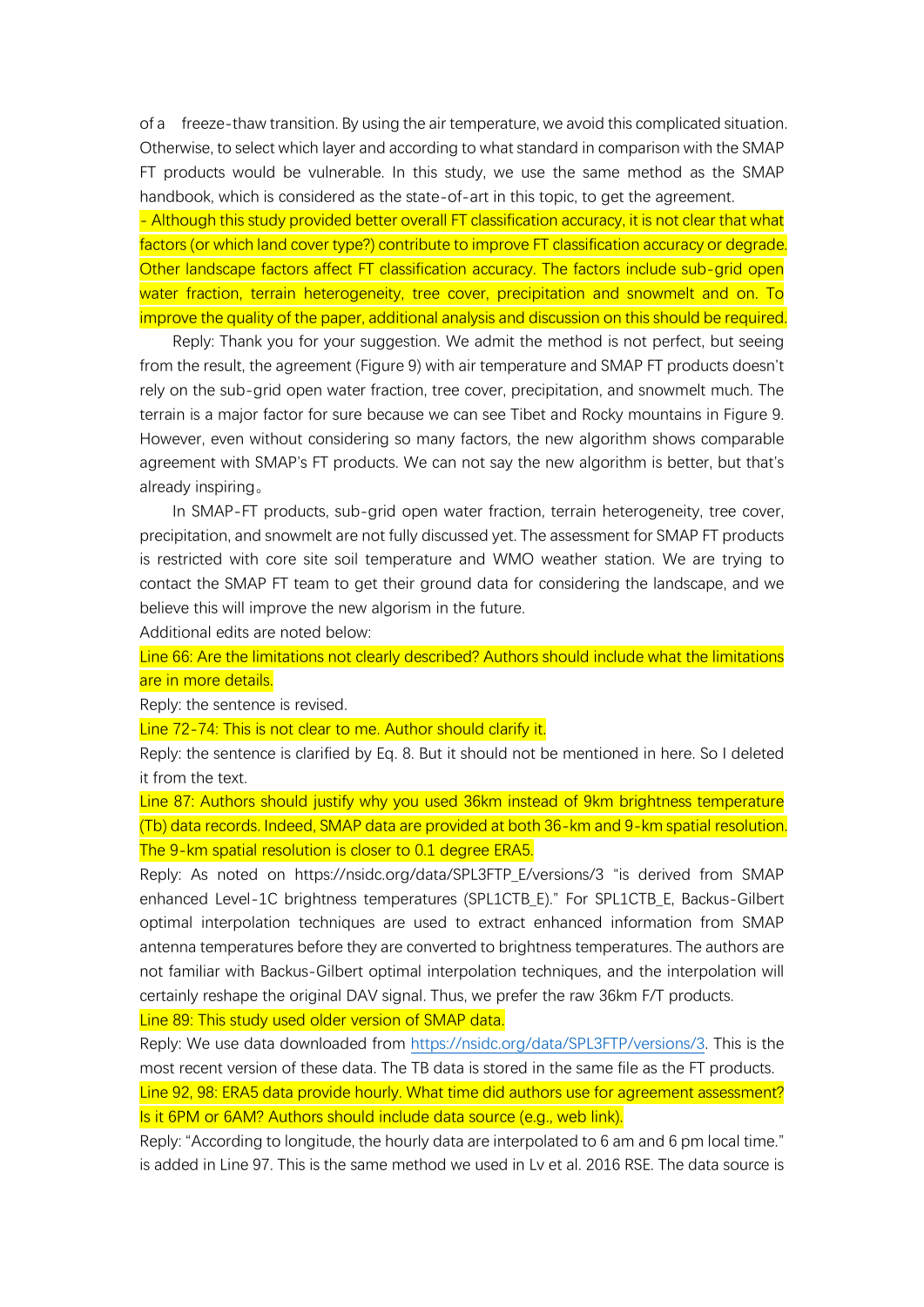added in Line 90.

Line 118-123: The relevant citation should be included (Xu?, Derksen? Kim?).

Reply: Xu et al., 2018 is added in Line 128.

Line 134: Surface air temperature from global weather stations were used for landscape FT classification accuracy assessment, not for validation. Authors should check and revise it.

Reply: Thank you very much. "accuracy assessment" replaces "validation" through the text. "reanalysis data" is deleted from Line 133.

Line 165: Why did you use H-pol? Is there any justification?

Reply: "The DAV signals between H and V polarizations have few differences(Sharifnezhad et al., 2021)" is added in Line 175.

Line 178-179: Is this your assumption?

Reply: Thank you. We use "assume" instead of "define" in Line 188.

Line 212: Authors should include in-situ data description in Data sections (e.g., relevant references, data source (web site)).

Reply: There is in-situ data used in this study. At the Xilinhot site, the ERA5 reanalysis data and SMAP data covering the same location are used.

Line 222: Figure 4 does not show soil moisture variations. How did you provide the influence of soil moisture on Tb? If it is soil moisture influence, how much variation in soil moisture?

Reply: The influence of soil moisture on Tb is implicitly included in the TB signal. Figure 3 shows the freezing line as well as the SMAP's FT state, which indicates that the soil is frozen. Line 263: The geographic location of Xilinhot site should be provided to check if this site is within a domain applied to SCV algorithm in SMAP FT Products.

Reply: Thank you for your suggestion. "(43°30´–45°N, 115°–117°E)" is added in Line 117. The location of Xilinhot is marked in Figure 9, where the comparison is made between the new algorithm and SMAP's FT products. SMAP FT Products downloaded from <https://nsidc.org/data/SPL3FTP/versions/3> and applied to the entire north hemisphere.

Line 286: SMAP FT sate products were compared new FT data. Authors should provide more details on SMAP FT state products used in this validation. Which overpass time did you use? (e.g., 6am or 6pm?).

Reply: Section 2.4 explains in detail that both 6 am and 6 pm SMAP products are used and how we construct the daily SMAP FT dataset matching the time resolution of the new algorithm. As suggested by your previous comments, there is no validation in this study but an accuracy assessment.

Line 293: Authors compared two FT state data with different spatial resolution. You should include how to reproject one data from another in method sections. Is it from 0.1 degree to 36km?

Reply: The two FT state data are derived from both SMAP's 36 km data. The SMAP's FT product files contain the TB raw data already. So there is no spatial resolution difference between these two FT state data. "All elements from ERA5-land are interpolated to SMAP 36 km resolution in this study." In Line 107

Line 296: Why was it worse in latitudes above 60N and low latitudes below 30N? Is it false frozen or thawing? What if you use skin or/and soil temperature? Could it be a better agreement?

Reply: The agreement is worse or better does not mean the false frozen or thawing. In SMAP